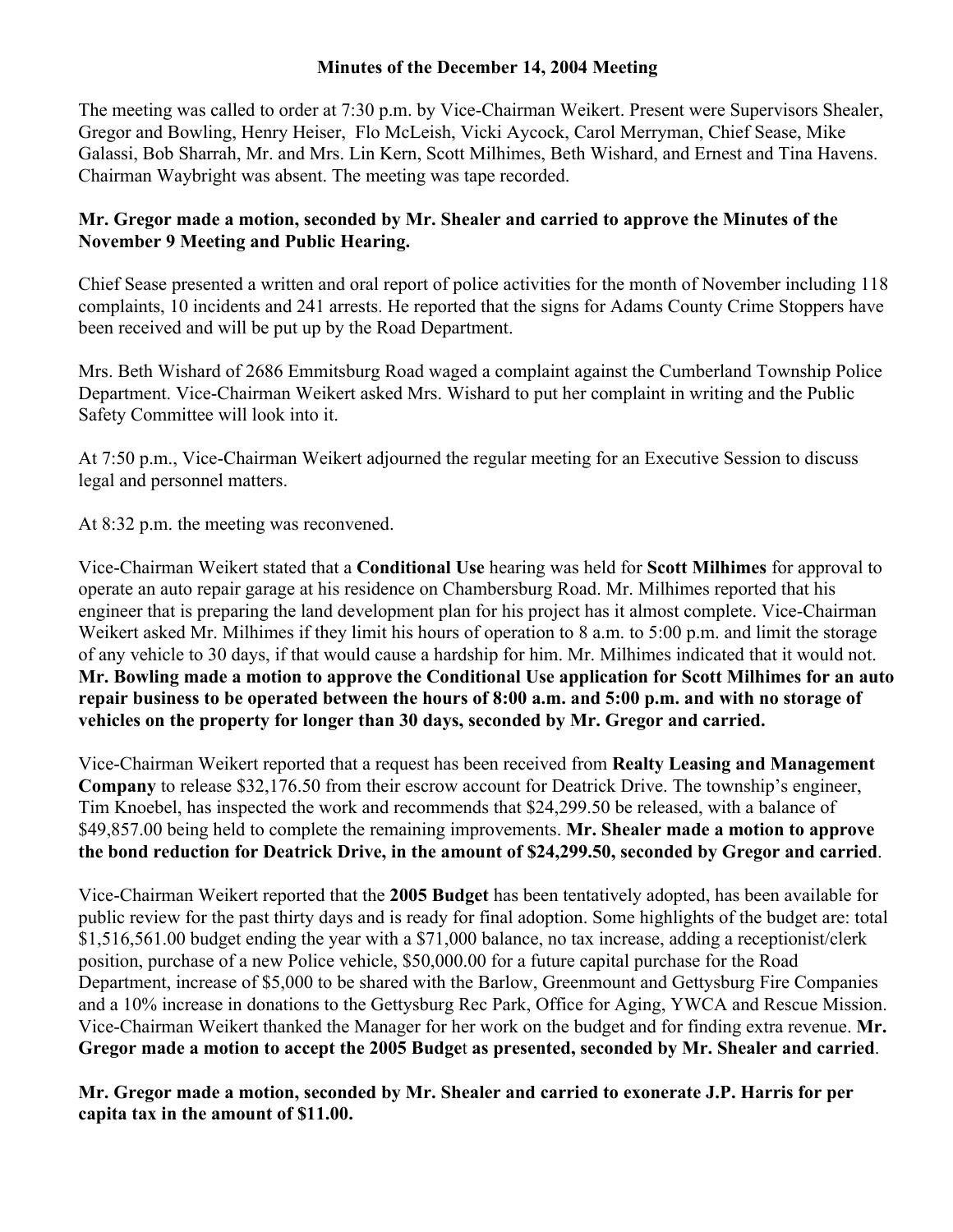Vice-Chairman Weikert reported that the next several items on the agenda are approvals for subdivision and land development plans and Ms. McLeish has started a new procedure whereby she prepares a specific Resolution to be adopted in conjunction with each plan now approved. He added that the new procedure will keep more detail on the particular approval and the township will work with the developers until everyone becomes accustomed to it.

Mr. and Mrs. Lin Kern were present on behalf of the **Fort Heritage - Lighthouse Chapel Land Development Plan**. Mr. Kern reported that he and his attorney have reviewed the Resolution for Final Plan Approval prepared by Ms. McLeish and asked that several exhibits be attached to the resolution. Ms. McLeish stated that she has no problem with the following attachments being added: Minutes of the July 10, 2001 meeting where conditional approval was given to the plan, an engineer's opinion of cost for a precast concrete extended aeration wastewater treatment facility in the amount of \$108,800.00, an engineer's opinion of cost for financial security in the amount of \$305,524.18 and a copy of an invoice paid for the township's engineer's recent review of the plan in the amount of \$285.00. She added that the body of the Resolution was not changed in any way. Vice-Chairman Weikert verified with the Kerns and they agreed that should public sewer become available they will abandon their private system and connect to the public system. Mr. Kern added that if the Act 537 Plan is approved in the near future, they will go on a holding tank. **Mr. Shealer made a motion, seconded by Mr. Bowling and carried to adopt Resolution 04-09 Final Plan Approval for Fort-Heritage - Lighthouse Chapel Land Development Plan.** 

Mr. Sharrah was present on behalf of the **Gary McCray Company Land Development Plan**. Mr. Sharrah reported that he has reviewed the Resolution and some of the conditions have already been met. The Resolution does contain a request for a waiver of Section 401.4.D: development within fifty (50) feet of a wetland or water body. Ms. Aycock reported that Mr. Knoebel does not have a problem with granting that waiver in this case. Mr. Bowling asked if they would be using the same water supply that is used for The Meadows. Mr. Sharrah stated that they could possibly do that, but it may be cumbersome. **Mr. Gregor made a motion, seconded by Mr. Shealer and carried to grant the waiver to Section 401.4.D to permit development within fifty (50) feet of the wetland, as requested**. The Board asked that a condition be added stating that the developer agrees to supply data concerning both the quantity and quality of the water service to be provided. **Mr. Gregor made a motion to adopt Resolution 04-10, as amended, Final Plan Approval for Gary McCray Company, seconded by Mr. Shealer and carried.** 

Mr. Sharrah was also present on behalf of a **Lot Addition Final Subdivision Plan for Susan B. Kern**. Mr. Sharrah stated that he has reviewed the Resolution and has no problem with the conditions of approval. It was noted that the requirement for a Non-Building Waiver is included in the Resolution. **Mr. Gregor made a motion, seconded by Mr. Bowling and carried to adopt Resolution 04-11 Final Plan Approval for Susan B. Kern.**

**Mr. Ernest Havens and his daughter-in-law, Mrs. Tina Havens** were present on behalf of a **Preliminary Subdivision Plan** for his property on Ridge Road. They stated that they have not had a chance to review the Resolution. Ms. McLeish explained that the conditions are the same as the comments from the township's engineer and there are two requests for waivers. Ms. Aycock reported that Mr. Knoebel does not support the waiver to approve the plan as a Final Plan. She added that their engineer, Mr. Loss, is meeting with Mr. Knoebel tomorrow to go over the technical issues with the plan. She also noted that there is a Sewage Facilities Planning Module that needs to be approved. Ms. McLeish stated that is part of the Resolution. **Mr. Shealer made a motion to grant the waiver to Section 509.3 to permit the private street to exceed 800 feet in length, seconded by Mr. Gregor and carried. Mr. Shealer also made a motion, seconded by Mr. Gregor and carried to deny the request to approve the plan as a Final Plan**. **Mr. Gregor made a motion, seconded by Mr. Bowling and carried to adopt Resolution 04-12 Preliminary Plan Approval for Ernest J. Havens.** Mrs. Havens asked Mr. Heiser if he has had a chance to review the agreement binding any future property owners. Mr. Heiser stated that he did get the agreement quite a while ago and he will have to revisit it.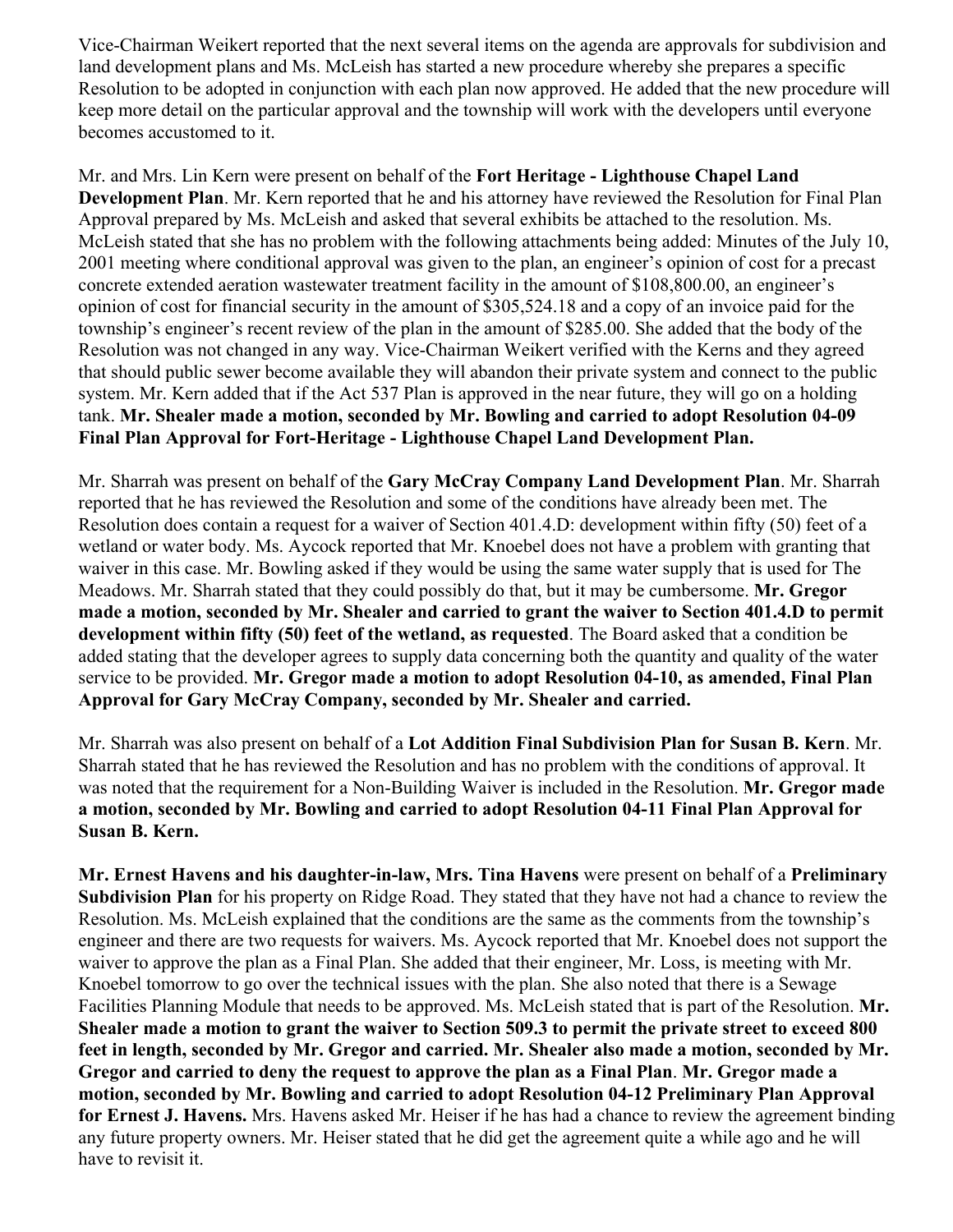Vice-Chairman Weikert reported that the township had been hoping to move forward with the Sachs Mill Bridge Project utilizing some right-of-way from the National Park Service, but that could not be secured so the project has to be moved back into the right-of-way of the Township road. He added that there is some survey work that needs to be done in conjunction with that and will be paid for from Park and Rec monies. Mr. Bowling asked about the grant from the Park Service and Ms. McLeish stated that the grant money could be used for the engineering of this project. **Mr. Gregor made a motion**, **seconded by Mr. Shealer and carried to approve KPI to provide the required survey work for the Sachs Mill Bridge Project at an estimated cost of \$6,000.00**.

The next item on the agenda was a request from **Masonry Homes for a release of bond money** being held for the Camelot Square subdivision. Ms. McLeish reported that a berm has been installed and is working to keep run-off away from Messrs. Williams' and Beauchat's properties. The bond amount is \$56,199.00. Mr. Shealer pointed out that Mr. Knoebel has not inspected that improvements. **Mr. Shealer made a motion to table the request for bond release until Mr. Knoebel can inspect the work to ensure that it has been completed in accordance with the approved plan, seconded by Mr. Gregor and carried.** 

Vice-Chairman Weikert reported that the township has received a request from **S & A Homes** for an **Occupancy Certificate for Lot 5 in the Cannon Ridge Subdivision**. Mr. Bower indicates in his memo that he feels that Board action is needed because of an agreement regarding issuance of permits and occupancy certificates and the construction of the booster station. Mr. Bower also states in his memo that the driveway has a 12.5 % slope and the SALDO limits the slope to 5%. Ms. McLeish suggested that an as-built survey be required since the grading does not comply with the grading plan. She added that there is little that can be done about it now because the house can not be moved. Ms. McLeish also reported that she, Mr. Heiser and Mr. Patrono developed a Release and Hold Harmless Agreement to be signed by the property owner and S & A Homes in exchange for the Certificate of Occupancy. The agreement discloses to the property owner that they will have a temporary onsite water booster pump to increase the pressure of the water delivered by Gettysburg Municipal Authority (GMA) until such time as a larger offsite booster pump station is available to serve the residents of Cannon Ridge. Mr. Gregor expressed his concerns about the water pressure problem. He stated that it creates an ethical problem for the township, but the problem is really between the developer, homeowner and GMA. He is also concerned about the water pressure at the fire hydrant. Mr. Sharrah stated that the water pressure will be improved by closing the 12" line on Herr's Ridge Road with the 12" line on Route 30. He added that a fire engine would be able to suck more water than there is pressure anyway. He also reported that the design for the booster station is 95% complete and once approved will go to PaDEP for their approval. He stated that he does believe that there is disclosure to the potential homeowners and S & A Homes is footing the entire bill for the booster station. Mr. Bowling suggested that the Fire Department be notified so that extra tankers could be dispatched. **Mr. Shealer made a motion, seconded by Mr. Gregor and carried to approve the Certificate of Occupancy for Lot 5 in Cannon Ridge, 36 Sabre Circle, contingent upon the Release being signed by the homeowner and S & A Homes.** 

Mr. Sharrah reported that he made a request for an amendment to the Zoning Map in conjunction with three subdivision plans recently submitted for Clyde Bachert/Gettysburg Airport, the Ayre property and the Hauser/Davis property. Ms. McLeish reported that the Supervisors have to decide if they want to have a public hearing and then the request would go to the County and Township Planning Commissions for their review and comment. Mr. Gregor noted that this information was received at the workshop on Friday, but the Board did not have any time to discuss it. **Mr. Gregor made a motion to table the request, seconded by Mr. Bowling and carried.** 

**Mr. Gregor made a motion, seconded by Mr. Shealer and carried to approve a request for extension for the approval of the GNBMF Visitor's Center Land Development Plan until March 31, 2005.**